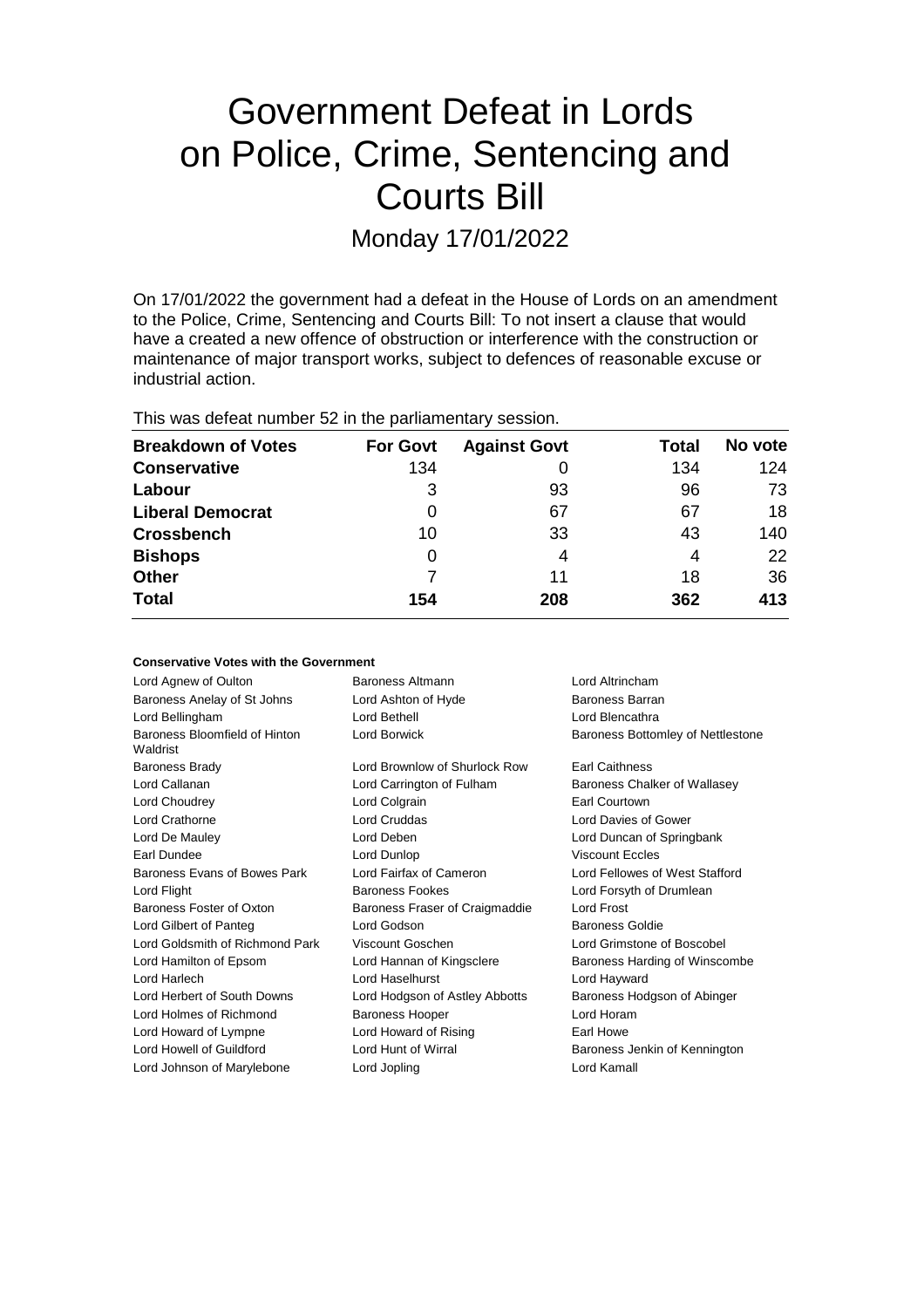Lord Leigh of Hurley Lord Lexden Lord Lilley Earl Lindsay Lord Lingfield Earl Liverpool Lord Mancroft Baroness Manzoor Lord Marlesford Lord McInnes of Kilwinning **Baroness McIntosh of Pickering** Lord McLoughlin Lord Mendoza **Baroness Meyer** Baroness Meyer Baroness Mobarik Baroness Morgan of Cotes **Lord Moylan** Lord Moynihan Lord Moynihan Baroness Noakes Lord Northbrook Lord Norton of Louth Lord Offord of Garvel Lord Parkinson of Whitley Bay Lord Pickles Baroness Pidding **Communist Communist Communist Communist Communist Communist Communist Communist Communist Communist Communist Communist Communist Communist Communist Communist Communist Communist Communist Communist Comm** Lord Reay Lord Ribeiro Lord Robathan Baroness Sanderson of Welton Lord Sandhurst Lord Sarfraz Lord Sassoon **Baroness Sater** Baroness Scott of Bybrook Lord Selkirk of Douglas Lord Sharpe of Epsom Lord Sherbourne of Didsbury Lord Shinkwin **Lord Smith of Hindhead** Baroness Stedman-Scott Lord Sterling of Plaistow Lord Stewart of Dirleton Baroness Stowell of Beeston Baroness Stroud Lord Taylor of Holbeach Viscount Trenchard Lord True Lord Udny-Lister Lord Vaizey of Didcot Baroness Vere of Norbiton Baroness Verma Lord Wakeham Lord Wei Lord Wharton of Yarm Cord Whate Lord Wei<br>Baroness Williams of Trafford Lord Wolfson of Tredegar Baroness Wy Baroness Williams of Trafford Lord Wolfson of Tredegar Baroness Wyld Lord Young of Cookham Viscount Younger of Leckie

Lord Kirkhope of Harrogate Lord Lancaster of Kimbolton Lord Lansley

Baroness Neville-Jones Baroness Neville-Rolfe Baroness Nicholson of Winterbourne

**Conservative Votes against the Government**

# **Labour Votes with the Government**

**Labour Votes against the Government**

Baroness Adams of Craigielea Lord Adonis **Baroness Amos** Baroness Amos Lord Anderson of Swansea **Lord Bach Baroness Bakewell Baroness Bakewell** Lord Berkeley **Baroness Blake of Leeds** Baroness Blower Lord Boateng **Lord Bradley** Lord Bradley **Lord Bragg** Baroness Bryan of Partick Lord Campbell-Savours Lord Carter of Coles Lord Cashman Baroness Chakrabarti Viscount Chandos Baroness Chapman of Darlington Lord Clark of Windermere Lord Coaker Lord Collins of Highbury Baroness Corston Lord Cunningham of Felling Lord Davidson of Glen Clova Baroness Donaghy Baroness Davidson Baroness Drake Lord Dubs Lord Elder Lord Falconer of Thoroton Baroness Golding Lord Grantchester Lord Griffiths of Burry Port Lord Hacking Lord Hain Viscount Hanworth Lord Harris of Haringey **Baroness Hayman of Ullock** Baroness Hayter of Kentish Town Baroness Healy of Primrose Hill Lord Hendy **Baroness Henig** Baroness Henig Lord Howarth of Newport Lord Hunt of Kings Heath Baroness Jones of Whitchurch Lord Kennedy of Southwark **Baroness Kennedy of The Shaws** Lord Khan of Burnley Baroness Kingsmill Lord Knight of Weymouth Baroness Lawrence of Clarendon Lord Lennie Lord Levy Lord Liddle Lord Lipsey **Baroness Lister of Burtersett** Baroness Mallalieu Lord Mandelson **Baroness McIntosh of Hudnall** Lord McNicol of West Kilbride Baroness Merron **Baroness Morton Lord Mitchell Baroness Morris of Yardley** Baroness Osamor Baroness Pitkeathley Lord Ponsonby of Shulbrede Baroness Quin **Baroness Rebuck** Baroness Rebuck Baroness Ritchie of Downpatrick Lord Robertson of Port Ellen Lord Rooker Lord Rosser Baroness Royall of Blaisdon Baroness Sherlock Lord Sikka Baroness Smith of Basildon Viscount Stansgate Baroness Taylor of Bolton Baroness Thornton Lord Tomlinson Lord Touhig

Lord Whitty **Lord Young of Norwood Green**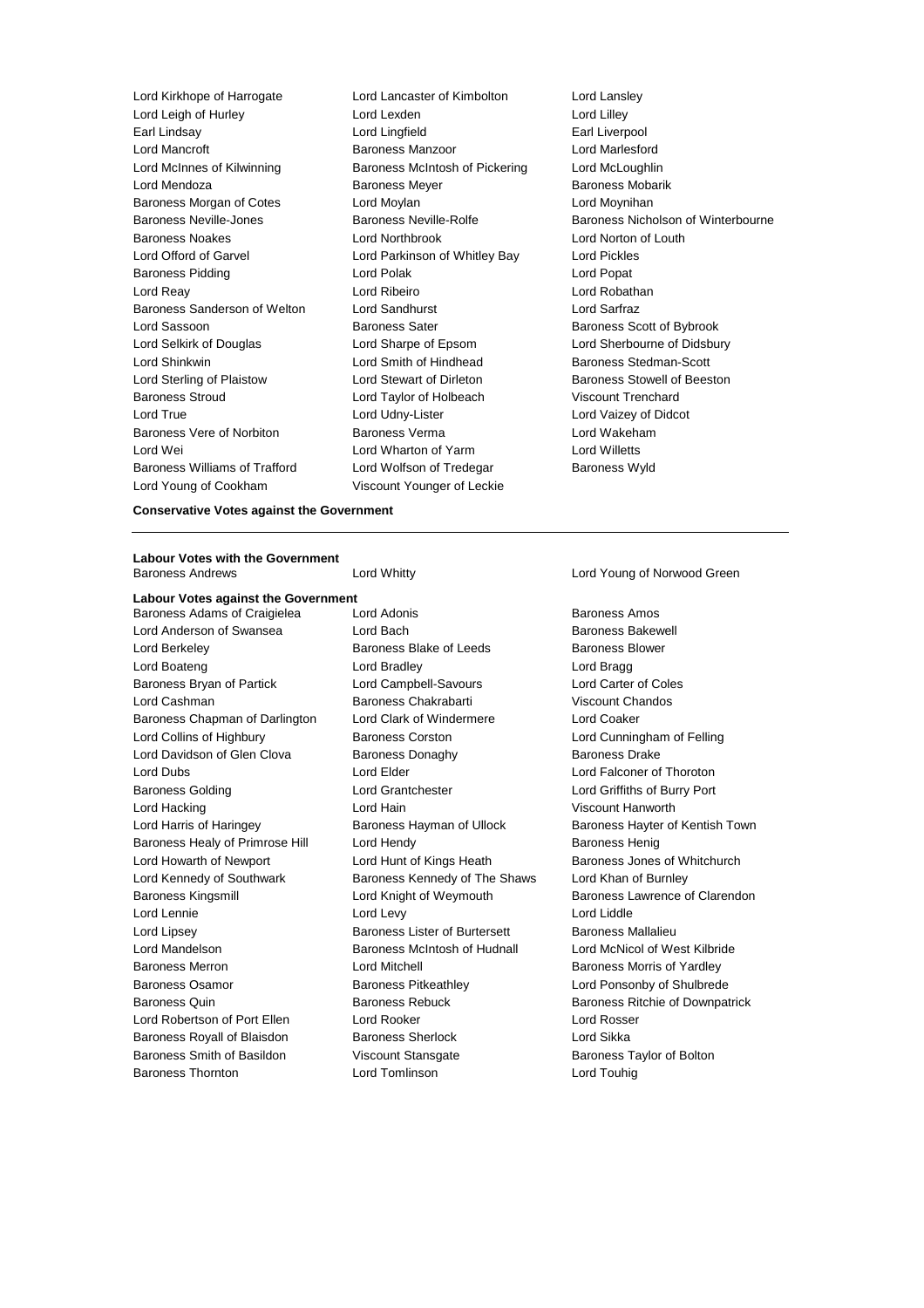Lord Triesman **Lord Tunnicliffe** Baroness Warwick of Undercliffe Lord Watson of Invergowrie Lord Watts<br>
Baroness Whitaker Baroness Wilcox of Newport Lord Winston<br>
Lord Winston Baroness Whitaker Baroness Wilcox of Newport<br>
Lord Wood of Anfield<br>
Lord Woodley

Baroness Young of Old Scone

# **Liberal Democrat Votes with the Government**

## **Liberal Democrat Votes against the Government**

| Lord Addington                     | Lord Allan of Hallam          | Baroness Bakewell of Hardington<br>Mandeville |
|------------------------------------|-------------------------------|-----------------------------------------------|
| <b>Baroness Barker</b>             | Lord Beith                    | Baroness Benjamin                             |
| Baroness Bonham-Carter of Yarnbury | <b>Baroness Brinton</b>       | Lord Bruce of Bennachie                       |
| Lord Burnett                       | Baroness Burt of Solihull     | Lord Campbell of Pittenweem                   |
| Lord Clement-Jones                 | Lord Dholakia                 | Baroness Featherstone                         |
| Lord Foster of Bath                | Lord Fox                      | Baroness Garden of Frognal                    |
| Lord German                        | Earl Glasgow                  | Lord Goddard of Stockport                     |
| <b>Baroness Grender</b>            | Baroness Hamwee               | Baroness Harris of Richmond                   |
| <b>Baroness Humphreys</b>          | Lord Hussain                  | Baroness Hussein-Ece                          |
| Baroness Janke                     | <b>Baroness Jolly</b>         | Lord Jones of Cheltenham                      |
| Baroness Kramer                    | Lord McNally                  | Lord Newby                                    |
| <b>Baroness Northover</b>          | <b>Lord Oates</b>             | Lord Paddick                                  |
| Lord Palmer of Childs Hill         | <b>Baroness Parminter</b>     | <b>Baroness Pinnock</b>                       |
| Lord Purvis of Tweed               | Baroness Randerson            | Lord Razzall                                  |
| Lord Redesdale                     | Lord Rennard                  | Baroness Scott of Needham Market              |
| Lord Scriven                       | Lord Sharkey                  | Baroness Sheehan                              |
| Lord Shipley                       | Baroness Smith of Newnham     | Lord Stephen                                  |
| Lord Stoneham of Droxford          | Lord Storey                   | Lord Strasburger                              |
| <b>Lord Stunell</b>                | <b>Baroness Suttie</b>        | Lord Taverne                                  |
| Lord Teverson                      | Baroness Thomas of Winchester | Lord Thomas of Gresford                       |
| <b>Baroness Thornhill</b>          | Viscount Thurso               | Lord Tope                                     |
| Baroness Tyler of Enfield          | Lord Wallace of Saltaire      | Baroness Walmsley                             |
| Lord Willis of Knaresborough       |                               |                                               |

#### **Crossbench Votes with the Government**

| Lord Anderson of Ipswich                       | Lord Brown of Eaton-under-Heywood | <b>Baroness Bull</b>             |
|------------------------------------------------|-----------------------------------|----------------------------------|
| Lord Carlile of Berriew                        | Lord Hogan-Howe                   | Lord Judge                       |
| Lord Pannick                                   | Lord Trevethin and Oaksey         | <b>Viscount Waverley</b>         |
| Duke of Wellington                             |                                   |                                  |
| <b>Crossbench Votes against the Government</b> |                                   |                                  |
| Lord Aberdare                                  | Lord Alton of Liverpool           | Lord Best                        |
| <b>Baroness Boycott</b>                        | Baroness Campbell of Surbiton     | Baroness Cavendish Little Venice |
| Earl Clancarty                                 | Viscount Colville of Culross      | <b>Baroness Coussins</b>         |
| Lord Crisp                                     | Baroness D'Souza                  | Baroness Falkner of Margravine   |
| Lord Freyberg                                  | Baroness Grey-Thompson            | Lord Hannay of Chiswick          |
| Baroness Hayman                                | <b>Baroness Hollins</b>           | Baroness Hunt of Bethnal Green   |
| Lord Kerr of Kinlochard                        | Lord Kerslake                     | Baroness Kidron                  |
| Lord Macdonald of River Glaven                 | Baroness Masham of Ilton          | <b>Baroness Neuberger</b>        |
| Baroness O'Loan                                | Baroness Prashar                  | Lord Ricketts                    |
| Lord Russell of Liverpool                      | Lord Thomas of Cwmgiedd           | Lord Turner of Ecchinswell       |
| Baroness Watkins of Tavistock                  | Baroness Wheatcroft               | <b>Baroness Worthington</b>      |
|                                                |                                   |                                  |

## **Bishop Votes with the Government**

| <b>Bishop Votes against the Government</b> |                          |  |  |  |
|--------------------------------------------|--------------------------|--|--|--|
| Bishop of Birmingham                       | <b>Bishop of Bristol</b> |  |  |  |
| Bishop of London                           |                          |  |  |  |

Bishop of Leeds